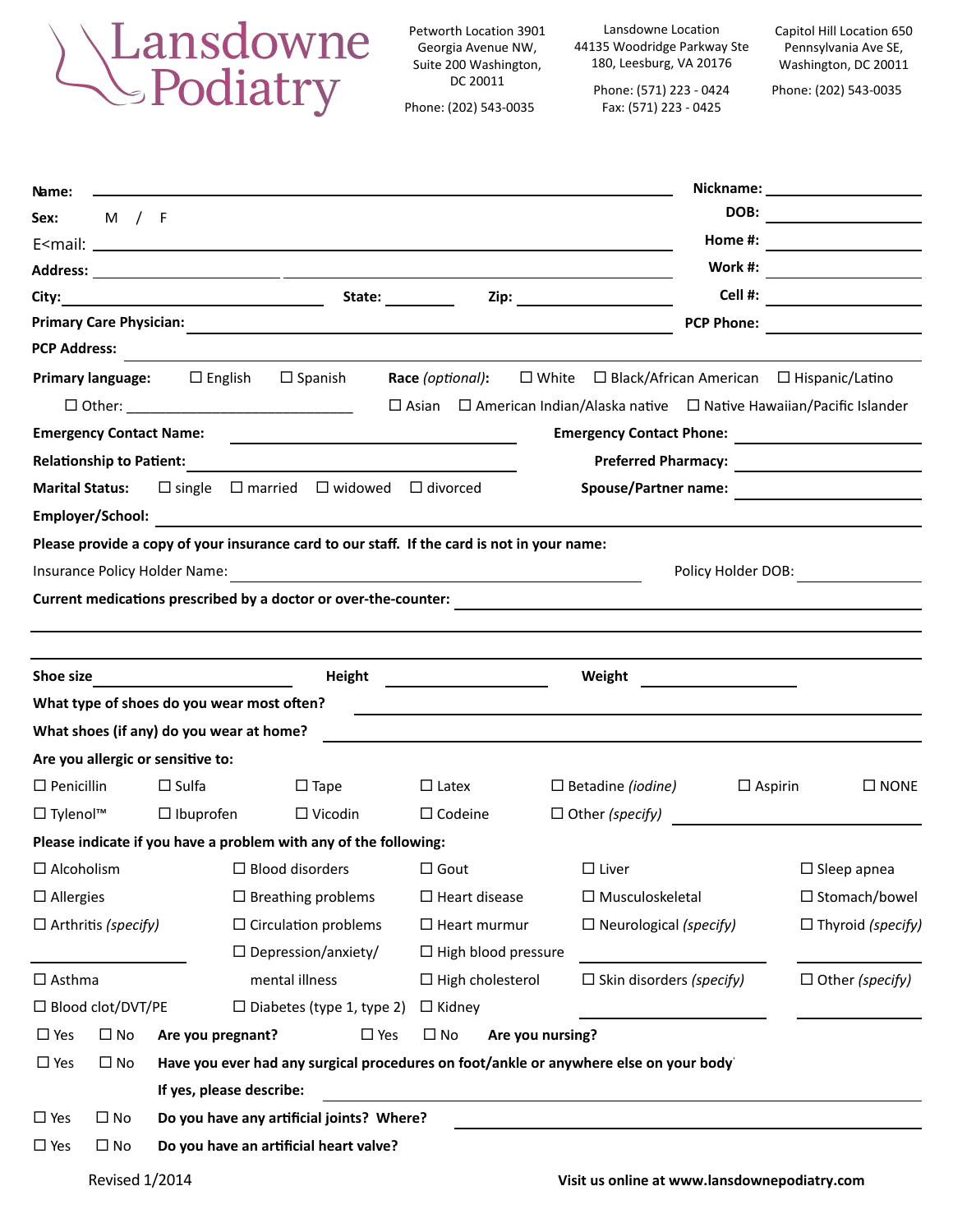Family History Is there any family history (blood relative) of: (Please indicate family member)

| $\Box$ Arthritis- $\Box$                                                 |                               |                                               |                                                                                                                           |                          | $\Box$ Other (specify):                    |                                                                            | Occupation or grade in school:                                |                                   |  |
|--------------------------------------------------------------------------|-------------------------------|-----------------------------------------------|---------------------------------------------------------------------------------------------------------------------------|--------------------------|--------------------------------------------|----------------------------------------------------------------------------|---------------------------------------------------------------|-----------------------------------|--|
| $\Box$ Bleeding disorders-                                               |                               |                                               | $\Box$ Circulation problems                                                                                               |                          |                                            |                                                                            |                                                               |                                   |  |
|                                                                          | □ Blood clot / DVT / PE       |                                               |                                                                                                                           | $\square$ Diabetes       |                                            | the control of the control of the control of the control of the control of |                                                               | Do you stand or sit at work?      |  |
| $\square$ Bunions                                                        |                               |                                               | $\Box$ Neurological                                                                                                       |                          |                                            |                                                                            |                                                               |                                   |  |
|                                                                          |                               |                                               | $\Box$ Heart disease                                                                                                      |                          |                                            |                                                                            |                                                               |                                   |  |
|                                                                          | <b>Social History</b>         |                                               | $\square$ Strokes                                                                                                         |                          |                                            |                                                                            |                                                               |                                   |  |
| $\Box$ Yes                                                               | $\square$ No                  | Do you smoke?                                 |                                                                                                                           | If yes:                  |                                            |                                                                            | $\Box$ ½ ppd $\Box$ 1 ppd $\Box$ 1½ ppd $\Box$ 2 ppd          |                                   |  |
| $\Box$ Yes                                                               | $\Box$ No                     | Did you smoke in the past?                    |                                                                                                                           |                          |                                            | If yes, how many years did you smoke?                                      |                                                               |                                   |  |
| $\Box$ Yes                                                               | $\Box$ No                     | Do you drink alcohol?                         |                                                                                                                           | If yes:                  |                                            |                                                                            | $\Box$ Socially $\Box$ 1 daily $\Box$ 2 daily $\Box$ >2 daily |                                   |  |
|                                                                          |                               |                                               | Please check if you suffer from any of the following conditions:                                                          |                          |                                            |                                                                            |                                                               |                                   |  |
| ப                                                                        | Flat feet                     |                                               |                                                                                                                           |                          |                                            |                                                                            | $\Box$ Ankle instability (easy twisting injuries)             |                                   |  |
|                                                                          | Feet/toes feel numb           |                                               |                                                                                                                           |                          | Ц                                          | Ankle swelling or stiffness                                                |                                                               |                                   |  |
| ப                                                                        | Foot/toes/legs burn           |                                               |                                                                                                                           |                          | ⊔                                          | Achilles tendon pain                                                       |                                                               |                                   |  |
|                                                                          |                               | Pale or blue discoloration of the feet        |                                                                                                                           |                          | ⊔                                          | Leg pain (shin splints)                                                    |                                                               |                                   |  |
| ш                                                                        | Heel or arch pain             |                                               |                                                                                                                           |                          | ш                                          |                                                                            | Coldness in the legs or feet that is uncomfortable            |                                   |  |
| ⊔                                                                        |                               | Pain in feet or heels when getting out of bed |                                                                                                                           |                          | Back pain<br>□                             |                                                                            |                                                               |                                   |  |
| Non/poor healing sore, ulcer, or gangrene on the leg or foot $\Box$<br>ш |                               |                                               | Neck pain                                                                                                                 |                          |                                            |                                                                            |                                                               |                                   |  |
| ш                                                                        |                               |                                               | Pain or fatigue of feet or legs in activity or exercise                                                                   |                          | Poor coordination<br>□                     |                                                                            |                                                               |                                   |  |
| ⊔                                                                        |                               | "Toe-in" or "toe-out" gait (walking)          |                                                                                                                           |                          | Absent or decressed pedal pulses<br>$\Box$ |                                                                            |                                                               |                                   |  |
| ப                                                                        |                               |                                               | Difficulty/pain with brisk walking or running occurring with some distance.<br>(This pain is relieved by rest: yes / no ) |                          |                                            |                                                                            |                                                               |                                   |  |
|                                                                          |                               |                                               |                                                                                                                           |                          |                                            |                                                                            |                                                               |                                   |  |
|                                                                          |                               | How long has this bothered you?               |                                                                                                                           | Days / Weeks / Months /  |                                            | Longer                                                                     |                                                               |                                   |  |
|                                                                          |                               |                                               | What treatments have you tried & have they been effecient?                                                                |                          |                                            |                                                                            |                                                               |                                   |  |
|                                                                          |                               |                                               |                                                                                                                           |                          |                                            |                                                                            |                                                               |                                   |  |
|                                                                          | Tingling/numbness in:         |                                               | Is this condition causing or are you suffering with any of the following:<br>Pain radiating into:                         |                          | <b>Weakness of the:</b>                    |                                                                            | Difficulty with:                                              |                                   |  |
| Legs<br>⊔                                                                | R / L                         |                                               | $\square$ Toes                                                                                                            | R / L                    | $\square$ Legs                             | R / L                                                                      | Standing<br>ப                                                 | Bending<br>ப                      |  |
| Ankle                                                                    | R / L                         |                                               | Ankle<br>$\Box$                                                                                                           | R / L                    | $\Box$ Ankle                               | R / L                                                                      | Walking<br>ப                                                  | Lifting<br>ப                      |  |
| Feet<br>ப                                                                | R / L                         |                                               | $\square$ Feet                                                                                                            | R / L                    | Foot<br>$\Box$                             | R / L                                                                      | Sitting<br>ப                                                  | Kneeling                          |  |
|                                                                          |                               |                                               |                                                                                                                           |                          |                                            |                                                                            |                                                               |                                   |  |
|                                                                          |                               | <b>HOW DID YOU HEAR ABOUT US?</b>             |                                                                                                                           |                          |                                            |                                                                            |                                                               |                                   |  |
|                                                                          | $\Box$ Newspaper (which one?) |                                               | ப                                                                                                                         | Health Fair (which one?) |                                            | ⊔                                                                          | Other Website (which one?)                                    | <b>Yellow Pages</b><br>Other<br>ப |  |
| Magazine (which one?)<br>ப                                               |                               |                                               | Google Ad<br>⊔                                                                                                            |                          |                                            | Physician (Dr.?)<br>ப                                                      |                                                               |                                   |  |
| ப                                                                        |                               |                                               |                                                                                                                           | Our website              |                                            |                                                                            |                                                               |                                   |  |
| $\square$ Facebook                                                       |                               |                                               |                                                                                                                           |                          |                                            | ⊔                                                                          | Family / Friend                                               |                                   |  |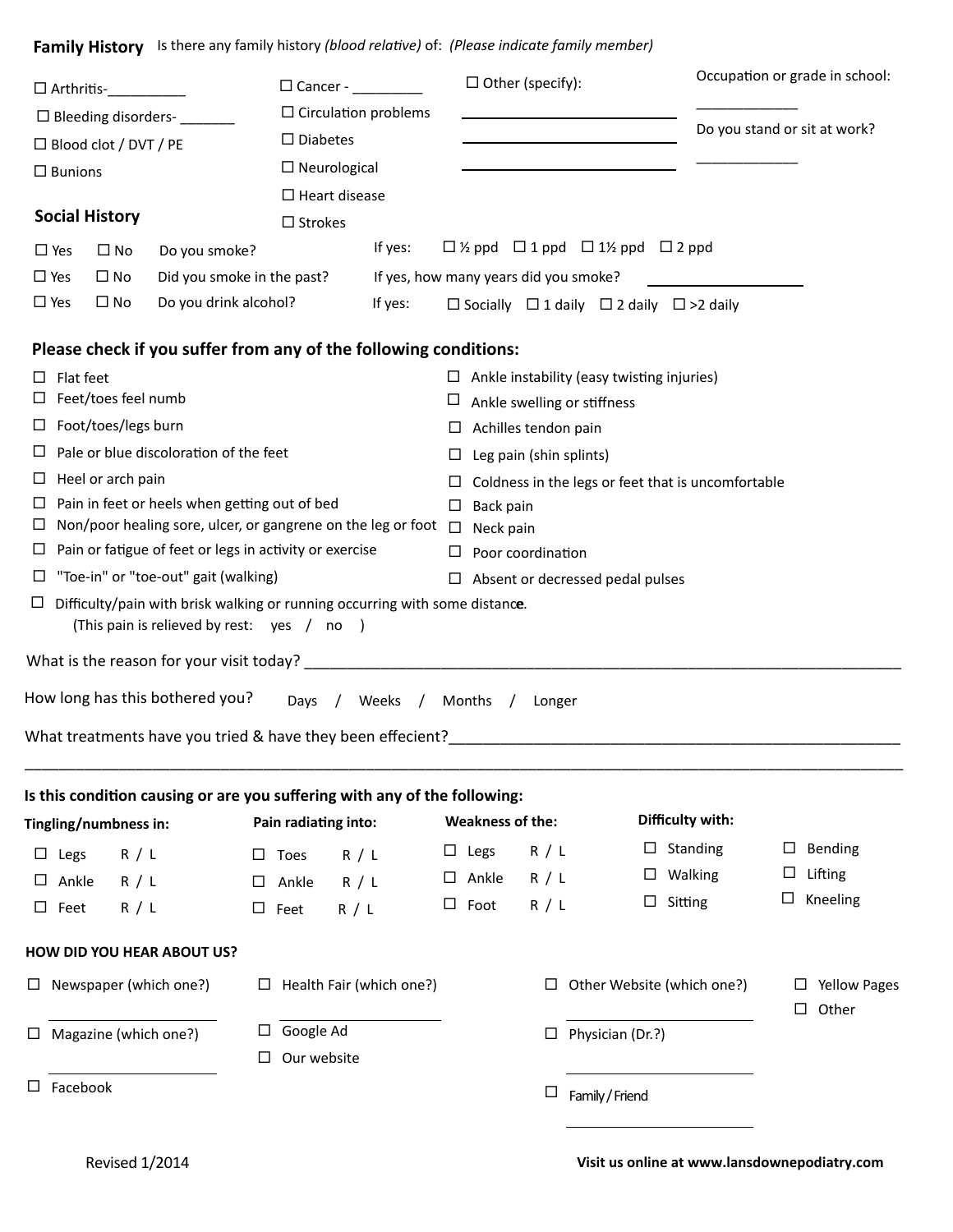#### **Assignment of Benefits & Authorization to Release Information**

If I am entitled to benefits under the Medicare or any insurance policy or other health benefit plan (covering me or anyone legally responsible for me), in consideration for services provided to me by Lansdowne Podiatry. I assign, transfer and convey the benefits payable under such program, policy or plan for services rendered to me. I authorize payment of benefits directly to Lansdowne Podiatry, with such benefits to be applied to my bill. I understand and acknowledge that this assignment does not relieve me of financial **responsibility for charges incurred by me or anyone on my behalf, and I hereby acknowledge responsibility for and agree to pay charges not paid under this assignment, including any coinsurance amounts, deductibles, Durable Medical Equipment, and any charges for services deemed to be non-covered, not pre-certified, or not pre-authorized by my insurance.**

*(initial)* I give my consent for examination and treatment by Lansdowne Podiatry.

RelaTonship: Date: Responsible Party Signature:

### **PATIENT HIPAA ACKNOWLEDGEMENT AND DESIGNATION**

| $\mathbf{I}$ . | <b>Acknowledgement of Practice's Notice of Privacy Practices:</b><br>agree to its terms.                                                                                                                                                                                                                                                                               | By subscribing my name below, I acknowledge that I was provided a copy of the Notice of Privacy Practices (NPP), and<br>that I have read (or had the opportunity to read if I so chose) and understand the Notice of Privacy Practices (NPP) and                                                                                                                      |  |  |  |  |
|----------------|------------------------------------------------------------------------------------------------------------------------------------------------------------------------------------------------------------------------------------------------------------------------------------------------------------------------------------------------------------------------|-----------------------------------------------------------------------------------------------------------------------------------------------------------------------------------------------------------------------------------------------------------------------------------------------------------------------------------------------------------------------|--|--|--|--|
|                |                                                                                                                                                                                                                                                                                                                                                                        | Date of Birth: ___________                                                                                                                                                                                                                                                                                                                                            |  |  |  |  |
|                | <b>Signature of Patient/Parent/Guardian</b>                                                                                                                                                                                                                                                                                                                            | Date: ______                                                                                                                                                                                                                                                                                                                                                          |  |  |  |  |
| П.             | Designation of Certain Relatives, Close Friends and other Caregivers as my Personal Representative:<br>or payment relating to my health care.                                                                                                                                                                                                                          | I agree that the practice may disclose certain pieces of my health information to a Personal Representative of my<br>choosing, since such person is involved with my healthcare or payment relating to my healthcare. In that case, the<br>Physician Practice will disclose only information that is directly relevant to the person's involvement with my healthcare |  |  |  |  |
|                |                                                                                                                                                                                                                                                                                                                                                                        | Last four digits of SSN or other identifier:                                                                                                                                                                                                                                                                                                                          |  |  |  |  |
|                |                                                                                                                                                                                                                                                                                                                                                                        | Last four digits of SSN or other identifier:<br><u> 1980 - Johann Barbara, martxa a</u>                                                                                                                                                                                                                                                                               |  |  |  |  |
|                |                                                                                                                                                                                                                                                                                                                                                                        | Last four digits of SSN or other identifier:                                                                                                                                                                                                                                                                                                                          |  |  |  |  |
| III.           | <b>Request to Receive Confidential Communications by Alternative Means:</b><br>As provided by Privacy Rule Section 164.522(b), I hereby request that the Practice make all communications to me by the<br>alternative means that I have listed below.<br>Home Telephone Number: ________________________Written Communication Address: _______________________________ |                                                                                                                                                                                                                                                                                                                                                                       |  |  |  |  |
|                | OK to leave message with detailed<br>information.<br>Leave message with call back                                                                                                                                                                                                                                                                                      | OK to mail to address listed above                                                                                                                                                                                                                                                                                                                                    |  |  |  |  |
|                | numbers only.                                                                                                                                                                                                                                                                                                                                                          | OK to email at address on file.                                                                                                                                                                                                                                                                                                                                       |  |  |  |  |
|                | OK to leave message with detailed                                                                                                                                                                                                                                                                                                                                      |                                                                                                                                                                                                                                                                                                                                                                       |  |  |  |  |
|                | information.                                                                                                                                                                                                                                                                                                                                                           |                                                                                                                                                                                                                                                                                                                                                                       |  |  |  |  |
|                | Leave message with callback                                                                                                                                                                                                                                                                                                                                            |                                                                                                                                                                                                                                                                                                                                                                       |  |  |  |  |
|                | number only.                                                                                                                                                                                                                                                                                                                                                           |                                                                                                                                                                                                                                                                                                                                                                       |  |  |  |  |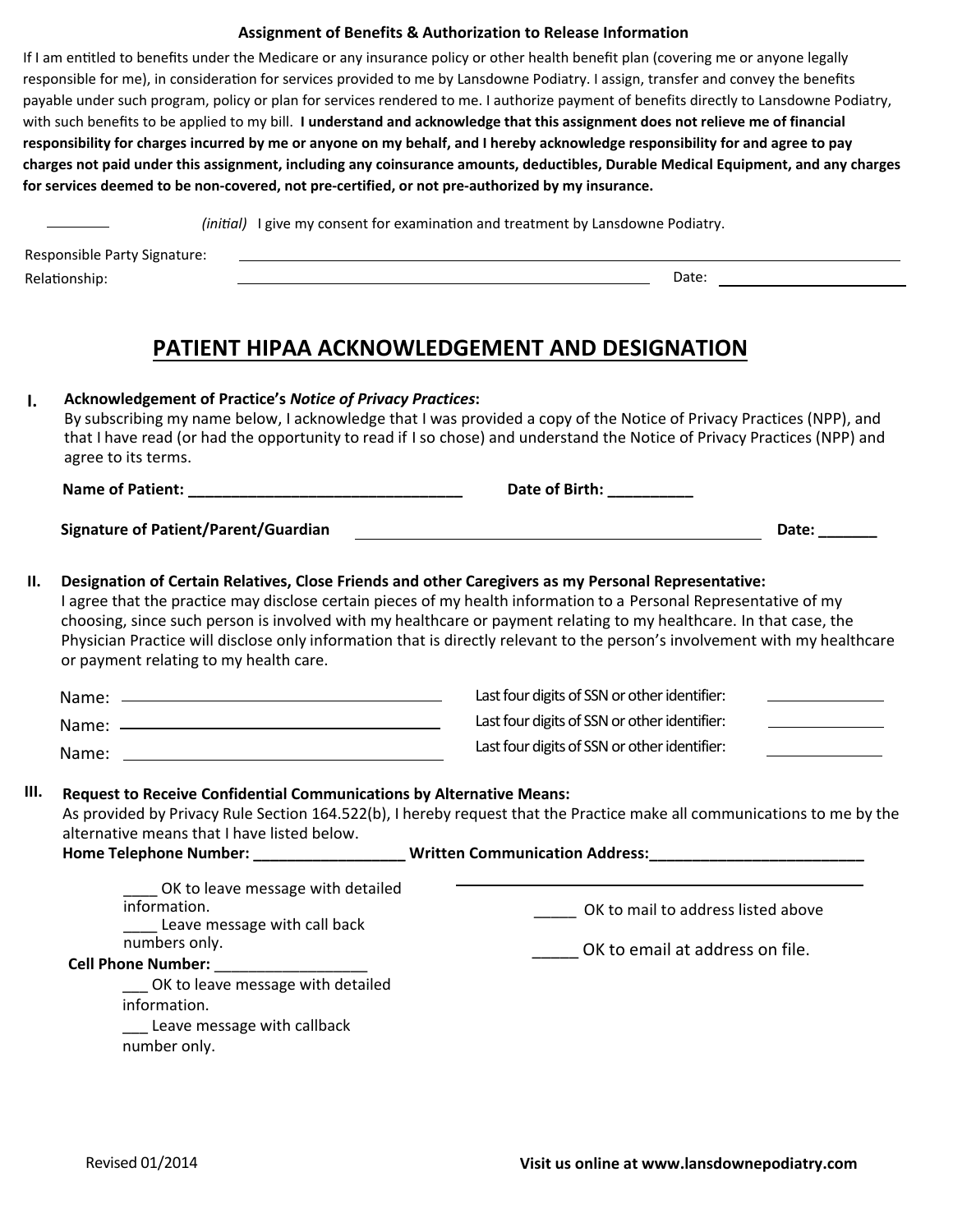# PATIENT HIPAA ACKNOWLEDGEMENT AND DESIGNATION (con't)

1. The preceding authorizations are voluntary and I may refuse to agree to their terms without affecting any of my rights to receive healthcare at the Practice.

2. These Authorizations may be revoked at any time by notifying the Practice in writing at the Practices mailing address marked to the attention of "HIPAA Compliance Officer."

3. The revocation of this authorization will not have any effect on disclosures occurring prior to the execution of any revocation.

4. I may see and copy the information described in this form, if I ask for it, and I will get a copy of this form after I sign it.

5. This form was completely filled in before I signed it and I acknowledge that all of my questions were answered to my satisfaction, that I fully understand this authorization form, and have received an executed copy if one was requested.

6. This authorization is valid as of the date I have signed below and shall remain valid until changed or revoked.

Name of Patient (Printed) and Signature of Patient Communication Controller Date

 $\overline{\phantom{a}}$ 

## E-PRESCRIBING CONSENT FORM

ePrescribing is defined by a Physician's ability to electronically send an accurate, error free and understandable prescription directly to a pharmacy. Congress has determined that the ability to electronically send prescriptions is an important element in improving the quality of patient care. ePrescribing greatly reduces medication errors and enhances patient safety. The Medicare Modernization Act (MMA) 2003 listed standards that have to be included in an ePrescribe program.

These include:

- Formulary and benefit transactions - gives the prescriber information about which drugs are covered by the drug benefit plan.

- Medication history transactions – provides the physician with information about medications the patient is already taking to minimize the number of adverse drug events.

I authorize Lansdowne Podiatry to view my external prescription history via electronic prescribing services. I understand that prescription history from multiple other unaffiliated medical providers, insurance companies, pharmacies and pharmacy benefit managers may be viewable by my provider and staff at Lansdowne Podiatry, and it may include prescriptions back in time for several years, and may include prescriptions to treat HIV, substance abuse and psychiatric conditions, if applicable. I understand that my prescription history will become part of my Lansdowne Podiatry medical record.

Understanding all of the above, I hereby provide informed consent to Lansdowne Podiatry to enroll me in the ePrescribe program. I have had the chance to ask questions and all of my questions have been answered to my satisfaction.

This consent will remain enforce until revoked or changed.

ͺͺͺͺͺͺͺͺͺͺͺͺͺͺͺͺͺͺͺͺͺͺͺͺͺͺͺͺͺͺͺͺͺͺͺͺͺͺͺͺͺͺͺͺ ͺͺͺͺͺͺͺͺͺͺͺͺͺͺͺͺ

ͺͺͺͺͺͺͺͺͺͺͺͺͺͺͺͺͺͺͺͺͺͺͺͺͺͺͺͺͺͺͺͺͺͺͺͺͺͺͺͺͺͺͺͺ

Patient Name (PLEASE PRINT)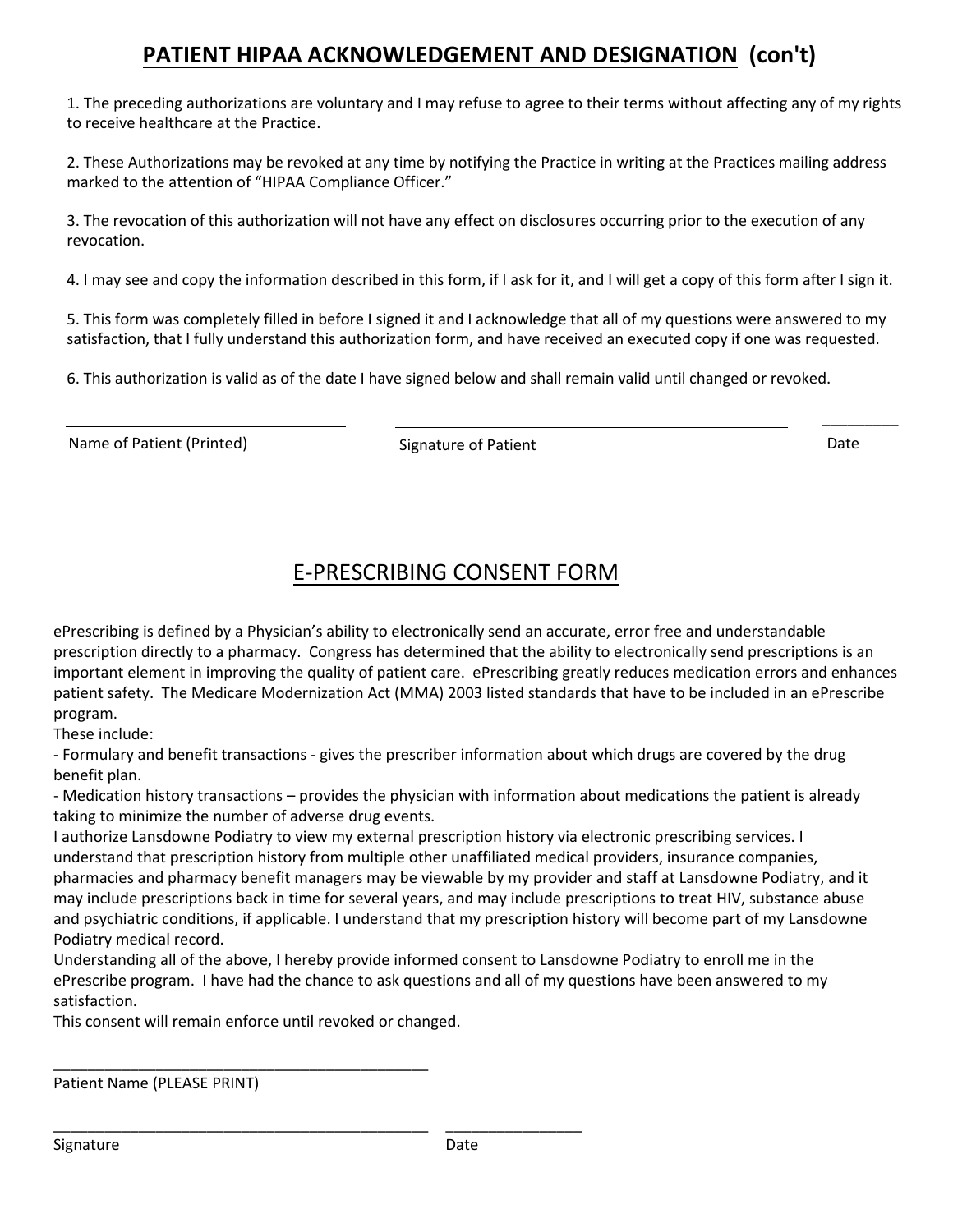# Lansdowne<br>SPodiatry

Phone: (571) 223 - 0424 Fax: (571) 223 - 0425 www.lansdownepodiatry.com

We at Lansdowne Podiatry are committed to providing you with the best possible care. If you have Medical Insurance, we are eager to help you receive your maximum allowable benefits. In order to achieve these goals, we need your assistance and your understanding on our payment policy.

Unless INSURANCE ARRANGEMENTS have been approved in advance by our staff, payment for services is due at the time services are rendered. At our Virginia & DC locations, we accept payment in the form of cash, check, MasterCard, American Express, Discover, or Visa. We will be happy to help you process your insurance claim at each visit.

Returned checks and balances older than 30 days are subject to additional collection fees and interest of 1.5% per month. We will gladly discuss your proposed treatment and answer any questions relating to your insurance.

You must realize, however, that:

1. Insurance is a contract between you and your insurance company.

2. Our fees generally fall within the acceptable range by most insurance companies, and therefore are covered up to the maximum allowance determined by each carrier. This applies only to companies who pay a percentage (such as 50% or 80%) of U.C.R.. "U.C.R." is defined as Usual, Customary and Reasonable fees for this region. Thus, our fees are considered Usual, Customary, and Reasonable by most companies. This does not apply to companies who reimburse based on arbitrary "schedule" of fees, which bears no relationship to the current standard of fees and cost of care in this area.

3. Not all services are a covered benefit in all contracts. Some insurance companies arbitrarily refuse to cover certain services. We have no control over this.

4. MEDICARE PATIENTS: We would like you to understand that accepting assignment means that YOU are responsible for the YEARLY DEDUCTIBLE and for the 20% (co-insurance) of what Medicare allows. You are also responsible for services that your supplemental/ secondary insurance does not cover. If your supplemental/ secondary insurance does not pay this amount, YOU are responsible for it.

The filing of insurance claims is a courtesy that we have always extended to our patients. However, all charges are your responsibility, not your Insurance Company's. We will make our best effort to collect from them, but if, despite our best efforts, we are not successful, you are responsible for the unpaid balance.

We realize that temporary financial problems may affect timely payment of your account. We don't want any financial problems to get in the way of our good relationship with you. If such problems do arise, we encourage you to contact us promptly for assistance in the management of your account.

If you have any questions about the above information or any uncertainty regarding insurance coverage, please don't hesitate to ask us. We really are here to help you.

1. All co-payments are due at the time of visit. Postdated checks are not accepted.

2. Co-insurance and unmet deductibles are due prior to scheduled surgeries and procedures. Once benefits are verified and your financial responsibility calculated, you will be notified of the payment amount and due date.

3. You are ultimately responsible for payment of charges for services you receive from our office.